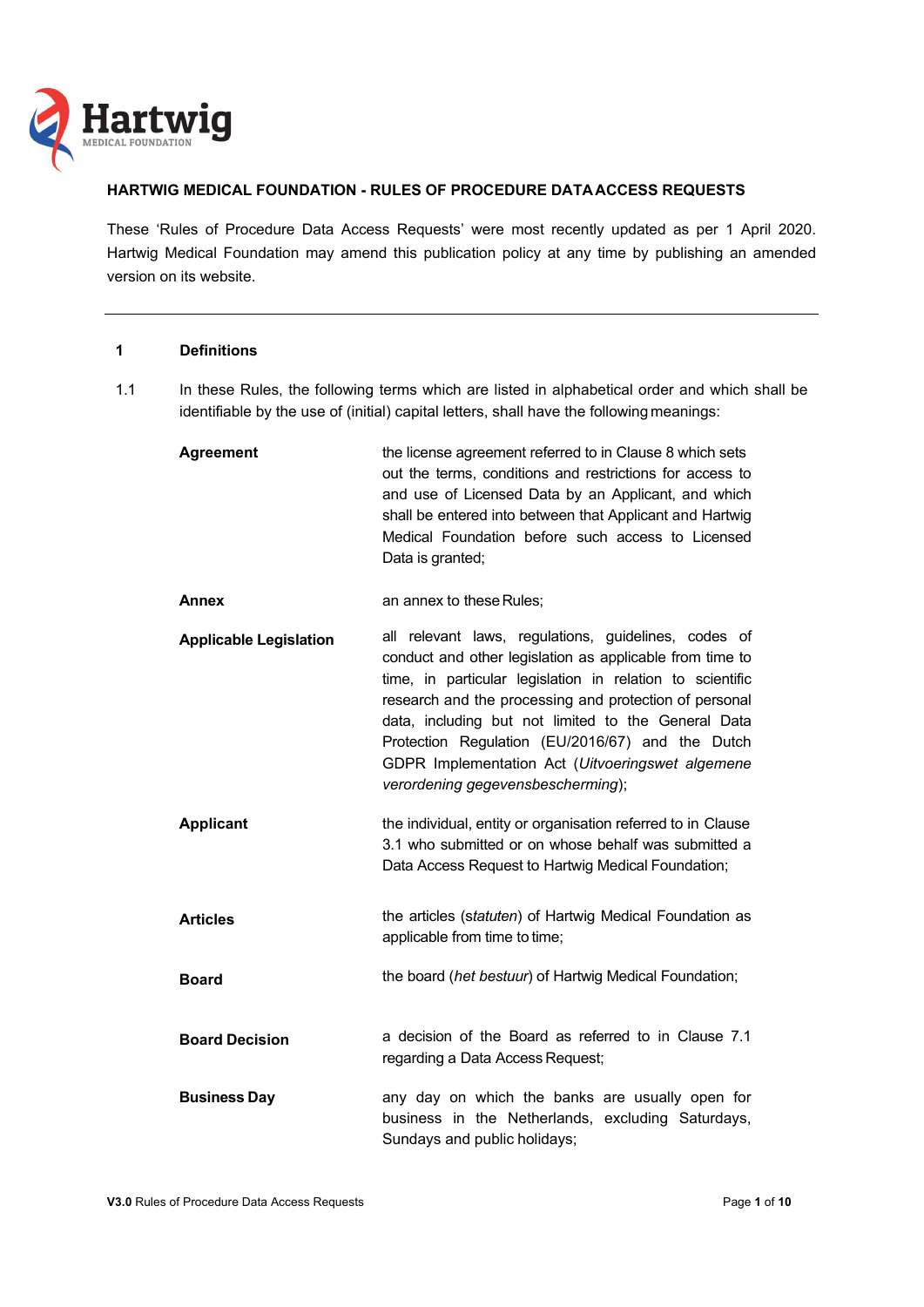

| <b>Clause</b>                   | any clause or sub-clause of these Rules;                                                                                                                                                                                                       |
|---------------------------------|------------------------------------------------------------------------------------------------------------------------------------------------------------------------------------------------------------------------------------------------|
| <b>DAB Advice</b>               | the advice from the Data Access Board to the Board<br>regarding a Data Access Request as referred to<br>in.<br>Clause 6.4;                                                                                                                     |
| <b>Data Access Board</b>        | the data access board of Hartwig Medical Foundation<br>established pursuant to clause 13 of the Articles, and<br>operating in accordance with clause 13 of the Articles<br>and these Rules;                                                    |
| <b>Data Access Request</b>      | a request for access to and use of Foundation Data for<br>research purposes, submitted by an Applicant to<br>Hartwig Medical Foundation via a Data Access Request<br>$E_{\text{arm}}$                                                          |
| <b>Database</b>                 | containing<br>pseudonymised/encoded<br>database<br>a<br>medical, clinical and (DNA and/or RNA) sequencing<br>data of (former) cancer patients, which database<br>belongs to and is managed by Hartwig Medical<br>Foundation;                   |
| <b>Data Access Request Form</b> | the standard form to be used by an Applicant for<br>submitting a Data Access Request, including<br>all<br>thereto<br>where<br>appendices<br>and,<br>applicable,<br>all<br>accompanying documents and information provided by<br>the Applicant; |
| <b>Evaluation Form</b>          | the standard evaluation form used by the Board, the<br>Scientific Council and the Data Access Board in their<br>assessment of a Data Access Request;                                                                                           |
| <b>Foundation Data</b>          | any and all encoded (medical, clinical and (DNA and/or<br>RNA) sequencing) data included in the Database;                                                                                                                                      |
| <b>Guiding Principles</b>       | Hartwig Medical Foundation's guiding principles as<br>annlicable from time to time which set out how the                                                                                                                                       |

applicable from time to time, which set out how the Foundation Data, the Database and Data Access Requests shall be handled by Hartwig Medical Foundation. The prevailing version of the Guiding Principles is available on the website of Hartwig Medical Foundation.

**Hartwig Medical Foundation** the Stichting Hartwig Medical Foundation, a foundation (*stichting*) established under Dutch law with registered office at Science Park 408, (1098 XH) Amsterdam, the Netherlands, registered in the commercial register (*handelsregister*) held by the Dutch Chamber of Commerce under number 63052725;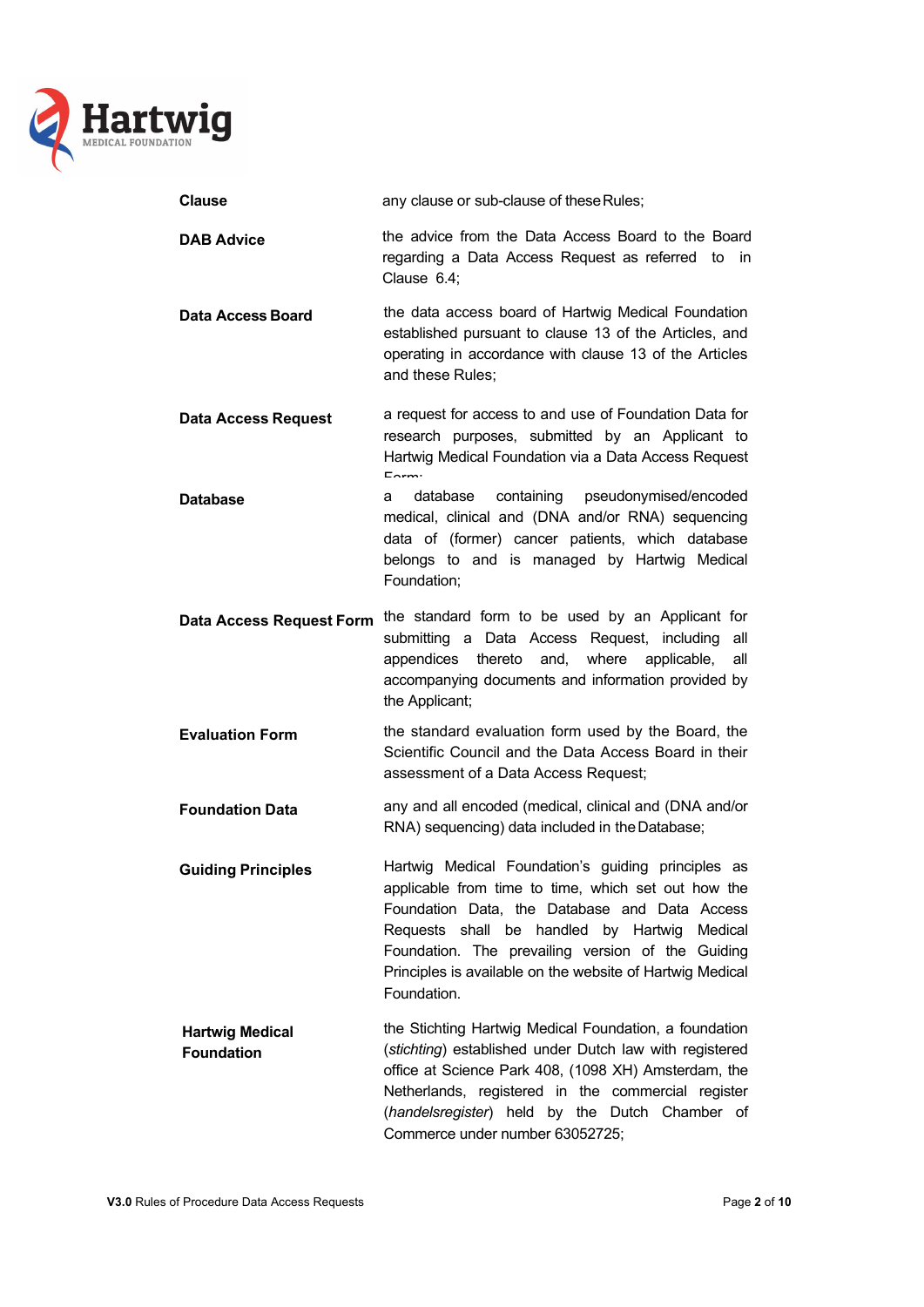

| <b>Licensed Data</b>      | (the part of) the Requested Data that will be made<br>available to an Applicant pursuant to a Board Decision as<br>referred to in Clause 7.1 in accordance with the terms of<br>an Agreement;                                                  |
|---------------------------|------------------------------------------------------------------------------------------------------------------------------------------------------------------------------------------------------------------------------------------------|
| <b>Publication Policy</b> | Hartwig Medical Foundation's publication policy as<br>applicable from time to time. The prevailing version<br>of this Publication Policy is available on Hartwig Medical<br>Foundation's website;                                              |
| <b>Requested Data</b>     | the Foundation Data to which a Data Access Request<br>relates as determined by Hartwig Medical Foundation on<br>the basis of the Data Access Request Form;                                                                                     |
| <b>Rules</b>              | these 'rules of procedure data access requests' as<br>applicable from time to time which set out how Hartwig<br>Medical Foundation (i.e. the Scientific Council, the Data<br>Access Board and the Board) shall handle Data Access<br>Requests; |
| <b>SC Advice</b>          | the advice from the Scientific Council to the Data Access<br>Board as referred to in Clause 5.5 regarding a Data<br>Access Request as laid down in the Evaluation Form;                                                                        |
| <b>Scientific Council</b> | the Scientific Council (wetenschappelijke raad) of Hartwig<br>Medical Foundation established pursuant to clause 14 of<br>the Articles, and operating in accordance with clause 14 of<br>the Articles and these Rules;                          |
| <b>Submission Date</b>    | the date as referred to in Clause 4.1 on which a Data<br>Access Request Form has been received by Hartwig<br><b>Medical Foundation;</b>                                                                                                        |
| <b>Supervisory Board</b>  | the supervisory board (raad van toezicht) of Hartwig<br><b>Medical Foundation.</b>                                                                                                                                                             |

# **2 Scope of application**

2.1 These Rules apply to all Data Access Requests.

# **3 Submission of a Data Access Request and information requirements**

- 3.1 Any individual, entity or organisation (an **Applicant**) is entitled to submit a Data Access Request to Hartwig Medical Foundation.
- 3.2 A Data Access Request shall be submitted via a completed Data Access Request Form.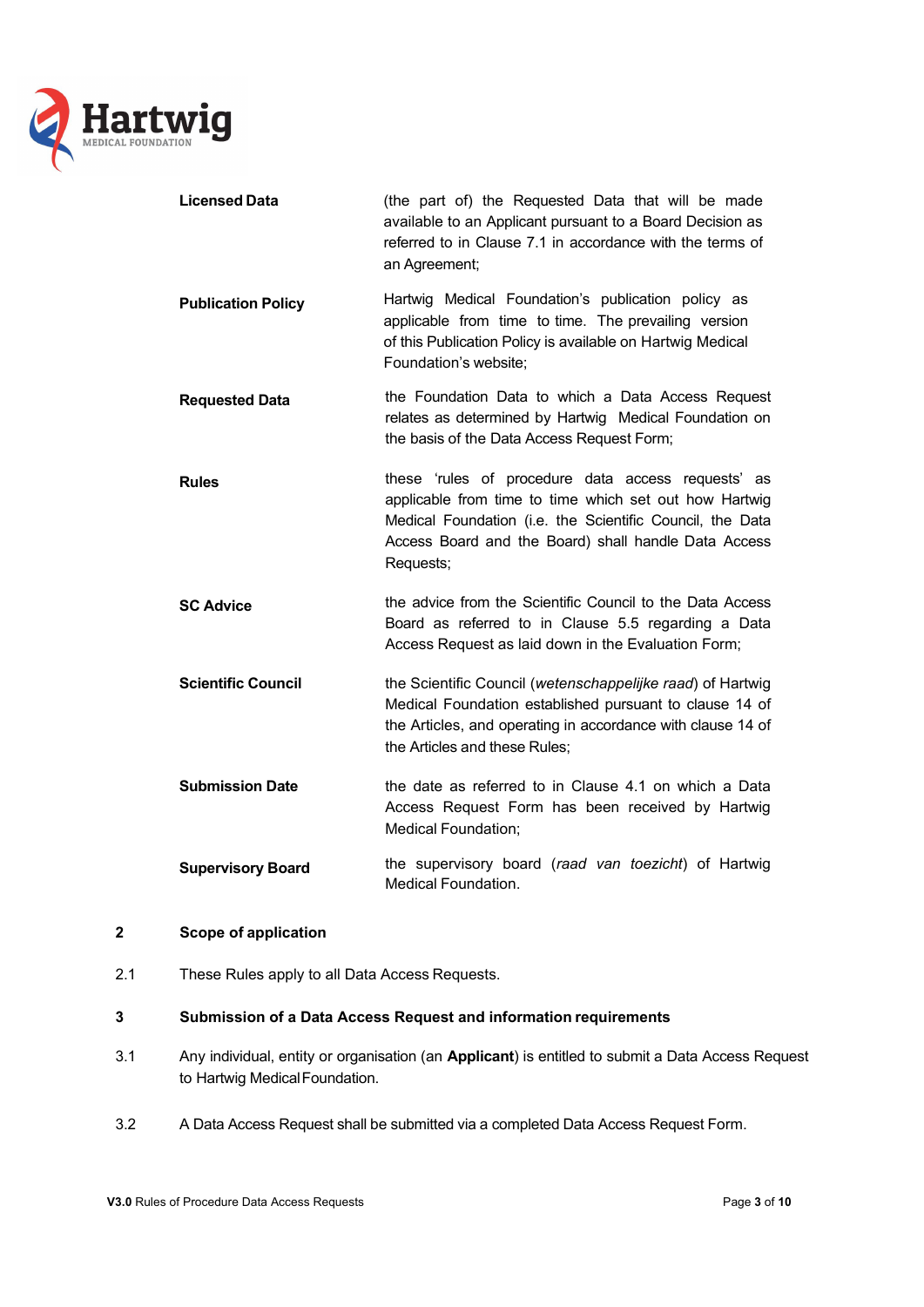

- 3.3 By submitting a Data Access Request Form, the respective Applicant and/or the researcher who submits the Data Access Request Form on its behalf:
	- (i) warrants and represents that the information contained in the Data Access Request Form is complete, accurate and not misleading in any way;
	- (ii) warrants and represents that the information contained in the Data Access Request Form provides a sound view of all the aspects of the Data Access Request on which information is provided in the Data Access Request Form, it being understood that the information contained in the Data Access Request Form should enable Hartwig Medical Foundation to duly assess all relevant aspects of the Data Access Request in accordance with the Articles and these Rules;
	- (iii) warrants and represents that it/he/she is duly authorized to submit the Data Access Request (on behalf of the Applicant);
	- (iv) agrees that the Data Access Request shall be assessed by Hartwig Medical Foundation in accordance with the Articles, these Rules and the Guiding Principles;
	- (v) confirm(s) to have taken full account of the Guiding Principles and agrees to comply with these Guiding Principles; and
	- (vi) confirm(s) to have taken full account of the terms and conditions as included in the Agreement and confirms to enter into and comply with such (non-negotiable) Agreement in case its Data Access Request is (partially) granted.
- 3.4 Hartwig Medical Foundation is at all times entitled to request additional information from an Applicant relating to that Applicant's Data Access Request and/or Data Access Request Form and the Applicant shall comply with such information request(s).
- 3.5 Hartwig Medical Foundation is at all times entitled to request an Applicant to (re)submit a new and/or amended Data Access Request Form taking into account Hartwig Medical Foundation's instructions and the Applicant shall comply with such request.

# **4 Admissibility of a Data Access Request**

- 4.1 Upon receipt of a Data Access Request Form by Hartwig Medical Foundation (the **Submission Date**), Hartwig Medical Foundation shall determine whether the Data Access Request is admissible. A Data Access Request shall in any event be inadmissible if:
	- (i) the respective Data Access Request Form is incomplete;
	- (ii) the information contained in the respective Data Access Request Form is obviously inaccurate; or
	- (iii) Hartwig Medical Foundation in its sole discretion concludes, taking into account the Data Access Request Form, these Rules and the Guiding Principles, that there is insufficient basis for granting access to the Requested Data to the respective Applicant.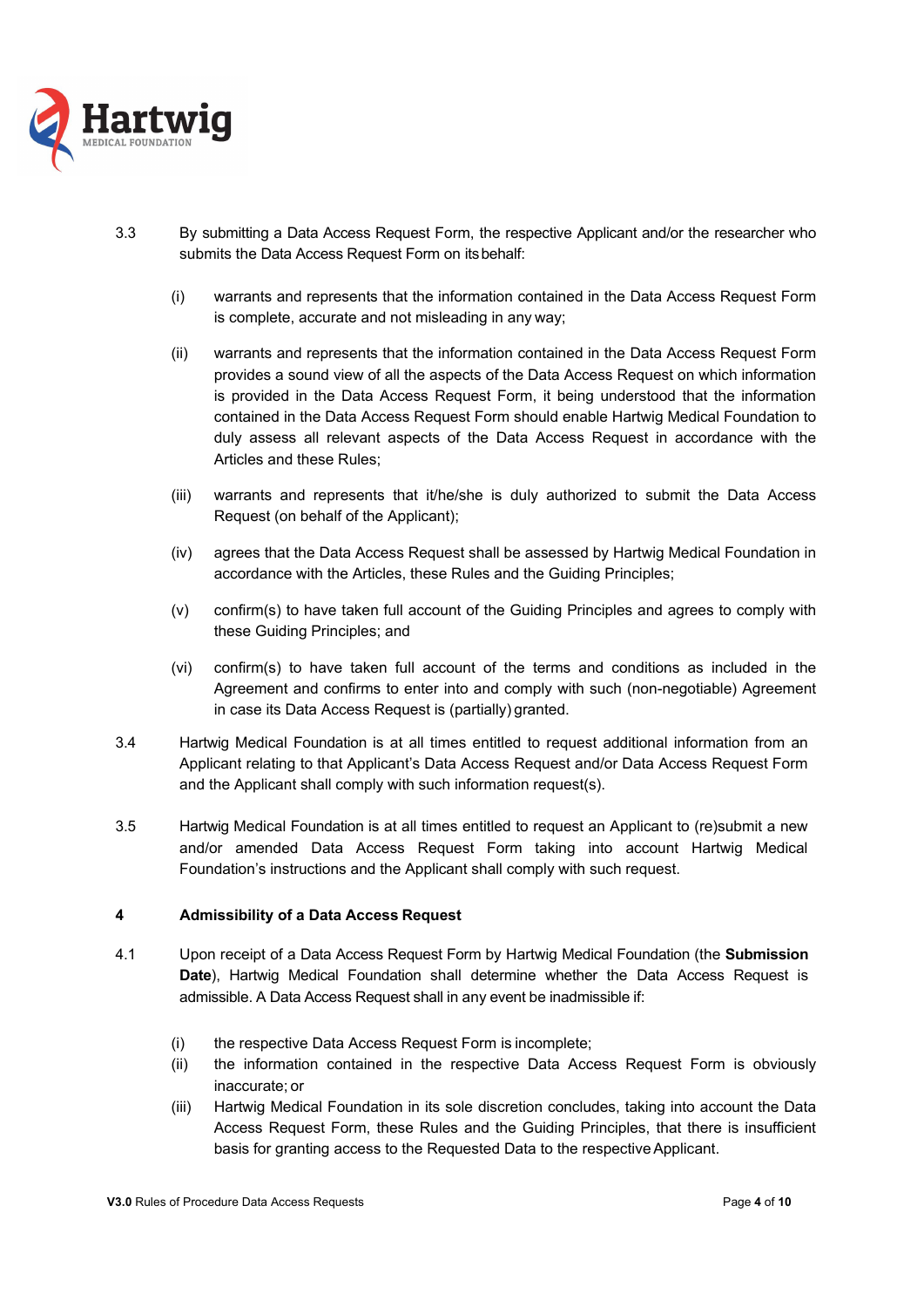

- 4.2 Hartwig Medical Foundation shall inform an Applicant on the (in)admissibility of its Data Access Request without undue delay.
- 4.3 In case of an inadmissible Data Access Request, the respective Applicant shall be allowed to (re)submit a new and/or amended Data Access Request Form.
- 4.4 In case of an admissible Data Access Request, Hartwig Medical Foundation will provide the Data Access Request Form and an Evaluation Form to the Scientific Council.

#### **5 Scientific Council Assessment**

- 5.1 On the basis of the Data Access Request Form and the Evaluation Form, the Scientific Council shall assess the scientific aspects of the Data Access Request, in particular:
	- (i) compliance with the Guiding Principles (insofar as these Guiding Principles relate to the scientific aspects of Data Access Requests);
	- (ii) the scientific value and relevance of the (contemplated) research as specified in the Data Access Request Form;
	- (iii) the relevance of the Requested Data for the (contemplated) research as specified in the Data Access Request Form;
	- (iv) the feasibility of the (contemplated) scientific research as specified in the Data Access Request Form;
	- (v) the (research) capacity and capabilities of the Applicant to execute the (contemplated) scientific research as specified in the Data Access Request Form; and
	- (vi) other scientific aspects of the Data Access Request that the Scientific Council may deem relevant in its sole discretion.
- 5.2 The Scientific Council is entitled to adopt additional and/or more detailed criteria for its scientific assessment of Data Access Requests in consultation with the Supervisory Board at any time, which additional criteria shall be laid down in writing and may be added to these Rules as an Annex.
- 5.3 The Scientific Council may, in its sole discretion, consult external experts for advice on the scientific aspects of a Data Access Request and the Applicant agrees that its Data Access Request Form may be shared with such external experts on a confidential basis solely for this purpose.
- 5.4 The Scientific Council shall in any event consult an external expert, in case (i) Hartwig Medical Foundation obtained the Requested Data (partially or entirely) from a third party and (ii) Hartwig Medical Foundation is obliged to consult an external expert pursuant to a contract with such third party.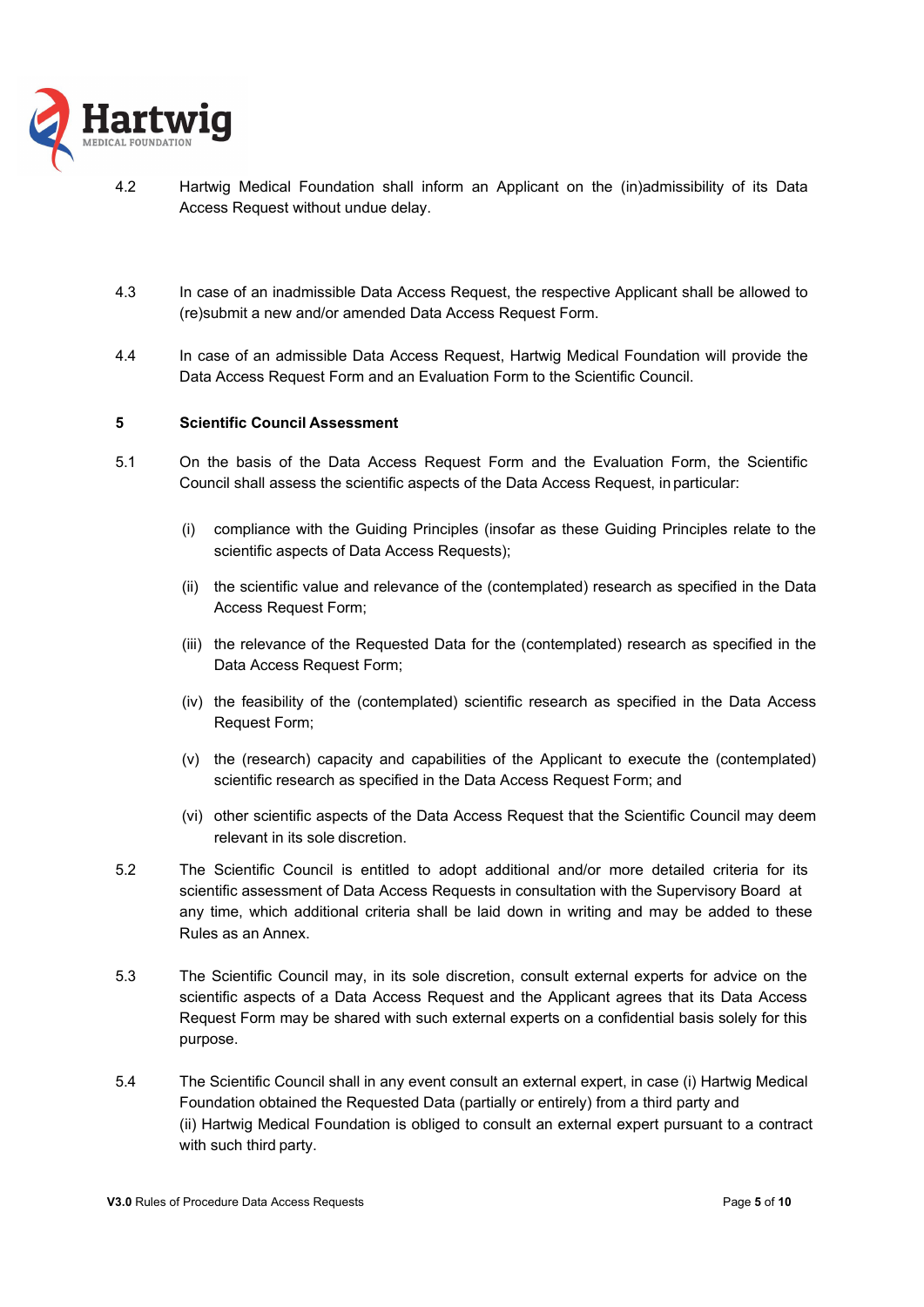

- 5.5 On the basis of its scientific assessment of a Data Access Request as set forth in this Clause 5, the Scientific Council shall advise the Data Access Board if, and if so, which (part of the) Requested Data can be made available to the Applicant (the **SC Advice**).
- 5.6 The SC Advice shall be substantiated and laid down in writing in the Evaluation Form. If the SC Advice concludes that (a part of) the Requested Data can be made available to the Applicant, the Scientific Council shall provide the Evaluation Form to the Data Access Board.
- 5.7 In case an SC Advice is not in accordance with the advice of an external expert as referred to in Clause 5.4, the advice of this external expert and the reasons for derogation from this advice shall be specifically addressed in the SC Advice.
- 5.8 If the SC Advice concludes that none of the Requested Data can be made available to the Applicant, the Scientific Council shall, notwithstanding Clause 5.5, provide the SC Advice directly to the Board and Clause 6 shall not apply. The Board may, however, in view of its entitlement under Clause 7.2, decide to ask the Data Access Board for its opinion.

#### **6 Data Access Board Assessment**

- 6.1 On the basis of the Data Access Request Form and the SC Advice (in the Evaluation Form), the Data Access Board shall assess all (non-scientific) aspects of the Data Access Request, in particular:
	- (i) compliance with the Guiding Principles (in particular insofar as these Guiding Principles relate to the non-scientific aspects of Data Access requests);
	- (ii) compliance with the Applicable Legislation (in particular in view of the Data Access Requests for commercial purposes, by commercial parties and/or by international parties);
	- (iii) compliance with any relevant contractual obligations, it being understood that this includes contractual obligations of Hartwig Medical Foundation but also relevant contractual obligations of third parties, in particular the third parties that provided (all or part of) the respective Requested Data to Hartwig Medical Foundation; and
	- (iv) societal and ethical aspects of the Data Access Request, including the (potential) impact on society and the impact from an ethical perspective of providing the Requested Data, it being understood that the credibility and reputation of Hartwig Medical Foundation and its Database is of the utmost importance to Hartwig Medical Foundation and its activities.
- 6.2 The Data Access Board is entitled to adopt additional and/or more detailed criteria for its assessment of Data Access Requests in consultation with the Supervisory Board at any time, which additional criteria shall be laid down in writing and may be added to these Rules as an Annex.
- 6.3 The Data Access Board may, in its sole discretion, consult external experts for advice on (the non-scientific aspects of) a Data Access Request and the Applicant agrees that its Data Access Request Form may be shared with such external experts on a confidential basis solely for this purpose.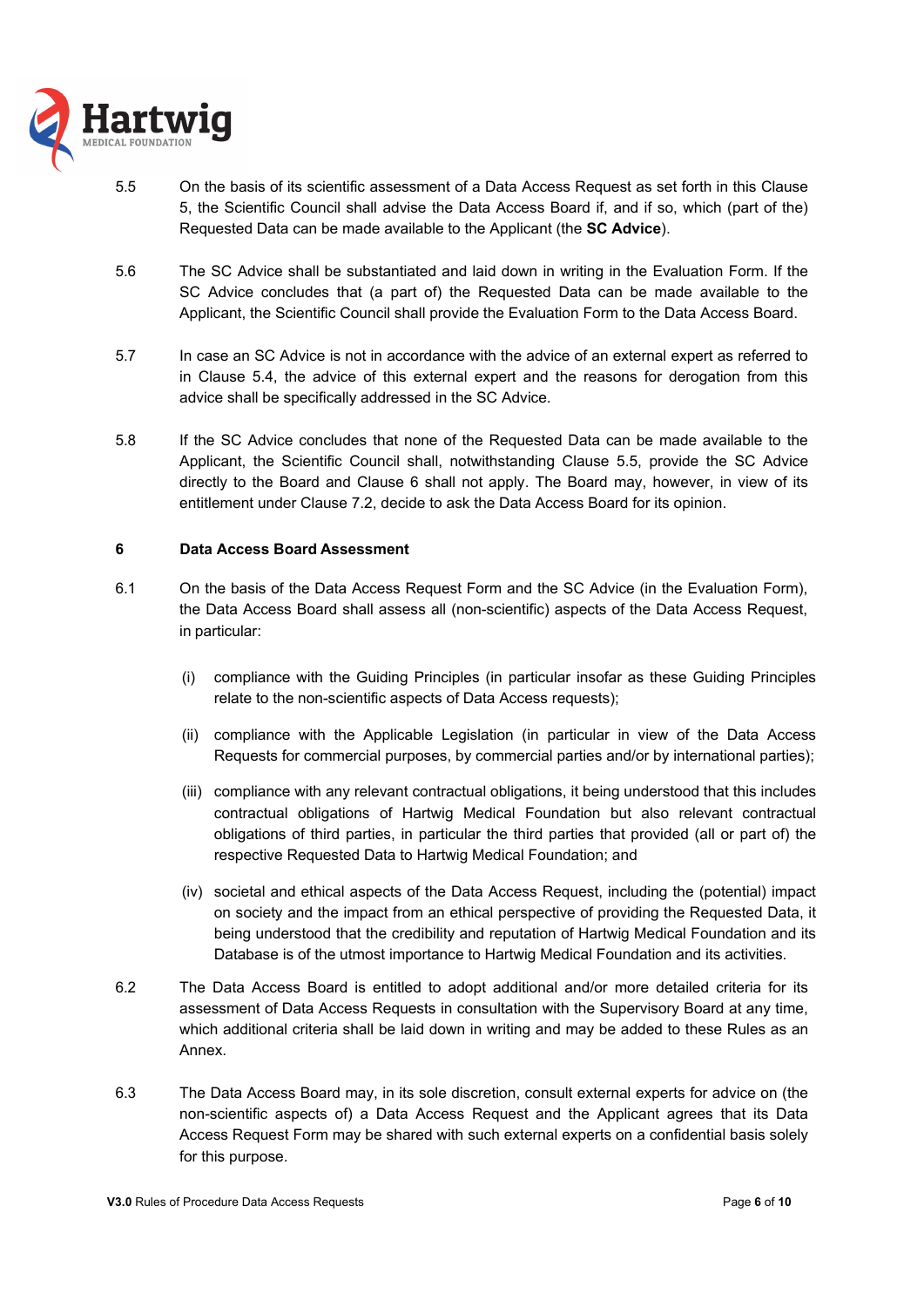

- 6.4 On the basis of its assessment of (the non-scientific aspects of) a Data Access Request as set forth in this Clause 6 the Data Access Board shall advise the Board if, and if so, which (part of the) Requested Data can be made available to the respective Applicant (the **DAB Advice**).
- 6.5 The DAB Advice shall be substantiated and shall laid down in writing in the Evaluation Form. The Data Access Board shall provide the Evaluation Form together with the respective Data Access Request Form, to the Board.

# **7 Board Decision**

- 7.1 On the basis of the Data Access Request Form, the SC Advice and, where relevant in view of Clause 5.8 the DAB Advice, the Board shall decide if, and if so, which (part of the) Requested Data (the **Licensed Data**) can be made available to the Applicant (the **Board Decision**) subject to Clause 8.
- 7.2 A Board Decision can only deviate from the SC Advice and/or the DAB Advice with the prior approval of the Supervisory Board.
- 7.3 The Board Decision shall be notified to the relevant Applicant without undue delay.

## **8 The Agreement**

- 8.1 Receiving access to Licensed Data by an Applicant is subject to that Applicant entering into an Agreement with Hartwig Medical Foundation setting out the terms, conditions and restrictions for access to and use of the Licensed Data. These terms, conditions and restrictions, which are not negotiable, are contained in the template Agreement that is available on the website of Hartwig Medical Foundation.
- 8.2 In case of Data Access Requests for commercial purposes or from a commercial party and this Data Access Request was approved in accordance with these Rules (whereby the Applicable Legislation was taken into account particularly), Hartwig Medical Foundation is allowed to request a fee, which fee shall be determined by Hartwig Medical Foundation taking into account, among others, (i) the amount of Licensed Data made available to the Applicant and (ii) the purposes as included in the Data Access Request Form for which these Licensed Data were requested. This fee shall be included in the Agreement between Hartwig Medical Foundation and the respective Applicant.
- 8.3 It shall be up to Hartwig Medical Foundation's sole discretion to determine, on the basis of the Data Access Request Form, whether it will request a fee. In this respect particular account shall be taken of whether the purpose for which the Foundation Data are requested by the Applicant will help to achieve Hartwig Medical Foundation's goals as set forth the Articles and the Guiding Principles as applicable on the date on which the Agreement is entered into.
- 8.4 The Applicant may publish the results of its research pursuant to and in accordance with (article 8 of) the Agreement and in accordance with the Publication Policy as applicable at the date on which the Agreement is entered into.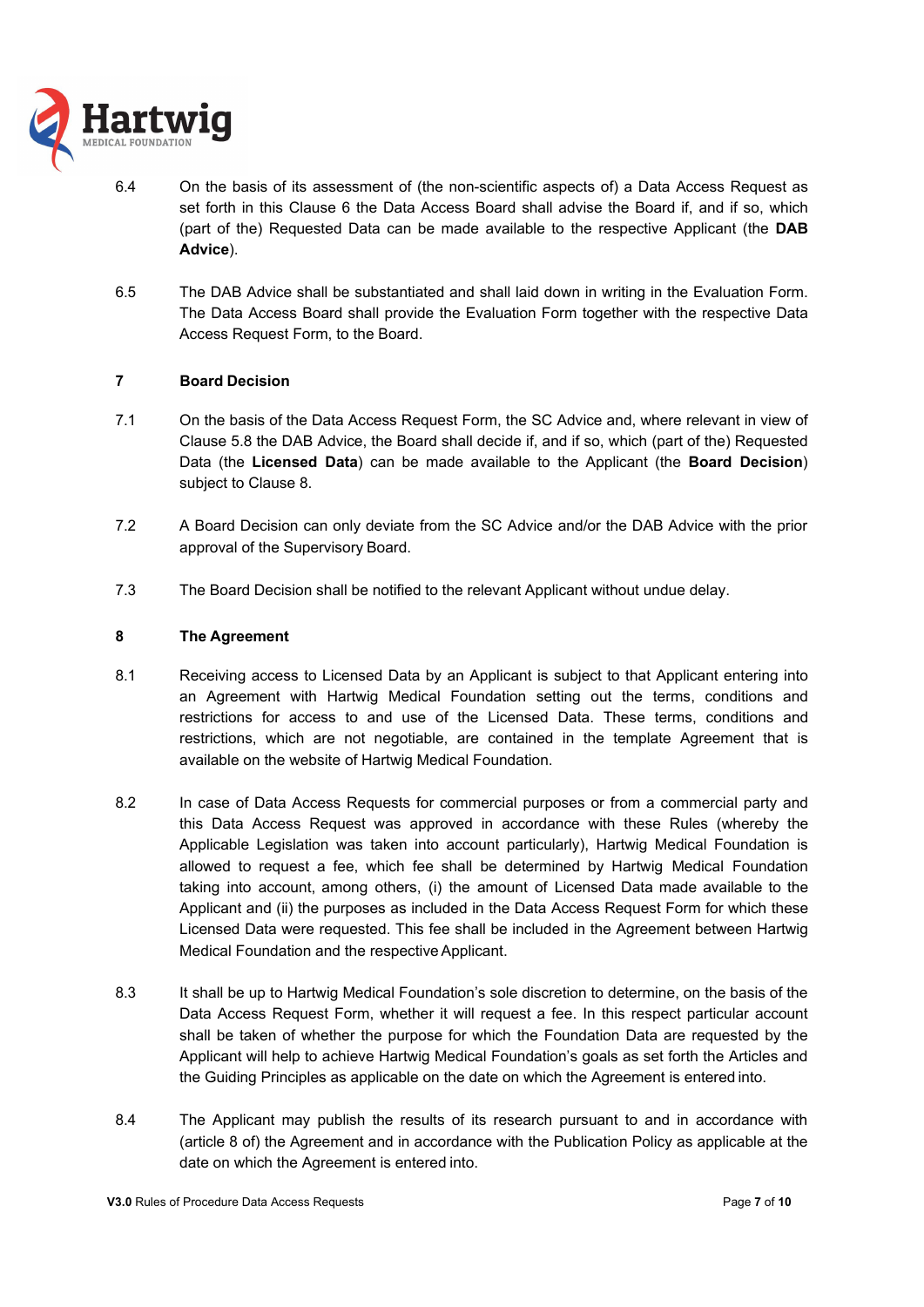

## **9 Decision making principles**

- 9.1 The Data Access Board, the Scientific Council and the Board shall take due account of the Guiding Principles when handling a Data Access Request in accordance with these Rules.
- 9.2 The Scientific Council and the Data Access Board shall strive to reach consensus among its members with regard to all their decisions and advices taken or rendered pursuant to these Rules.
- 9.3 In case it is not possible to reach consensus with regard to a decision or advice as referred to in these Rules, the members of the Scientific Council or, as the case may be, the Data Access Board, shall vote on the decision to be taken or the advice to be given. In that case, each member of the Scientific Council or, as the case may be, the Data Access Board, shall have one vote and the decision to be taken or the advice to be given shall be determined by a simple majority. In case there is no simple majority for a decision or advice, the chairman of the Scientific Council or, as the case may be, the Data Access Board shall determine which decision is taken or which advice is given, taking into account the views of the other members.
- 9.4 The chairman of the Data Access Board or, as the case may be, the Scientific Council, shall have complete discretion with regard to the application of this Clause 9 and any decision taken pursuant thereto.

## **10 Miscellaneous**

10.1 All communications and notifications between Hartwig Medical Foundation and an Applicant in relation to a Data Access Request shall be made by email via the following email addresses:

| Hartwig Medical Foundation            |                                           |
|---------------------------------------|-------------------------------------------|
| (including all its statutory bodies): | info@hartwigmedicalfoundation.nl          |
| The Applicant:                        | the email address in the Applicant's Data |

Access Request Form.

- 10.2 The members of the Scientific Council, the Data Access Board, the Board and all external experts which may be consulted pursuant to (Clauses 5.3,5.4 and 6.3 of) these Rules are subject to a duty of confidentiality both during and after their term of office and/or performance of their tasks pursuant to these Rules, with regard to any information which has come to their knowledge in the course of the performance of their tasks pursuant to these Rules.
- 10.3 The Evaluation Form, the SC Advice, the DAB Advice and any other documentation produced by or on behalf of Hartwig Medical Foundation pursuant to these Rules is exclusively produced for internal Hartwig Medical Foundation purposes and shall therefore never be provided to an Applicant or third parties.
- 10.4 Hartwig Medical Foundation strives to handle all Data Access Requests and taking the Board Decision as referred to in Clause 7, as swiftly as possible and ultimately within ninety (90)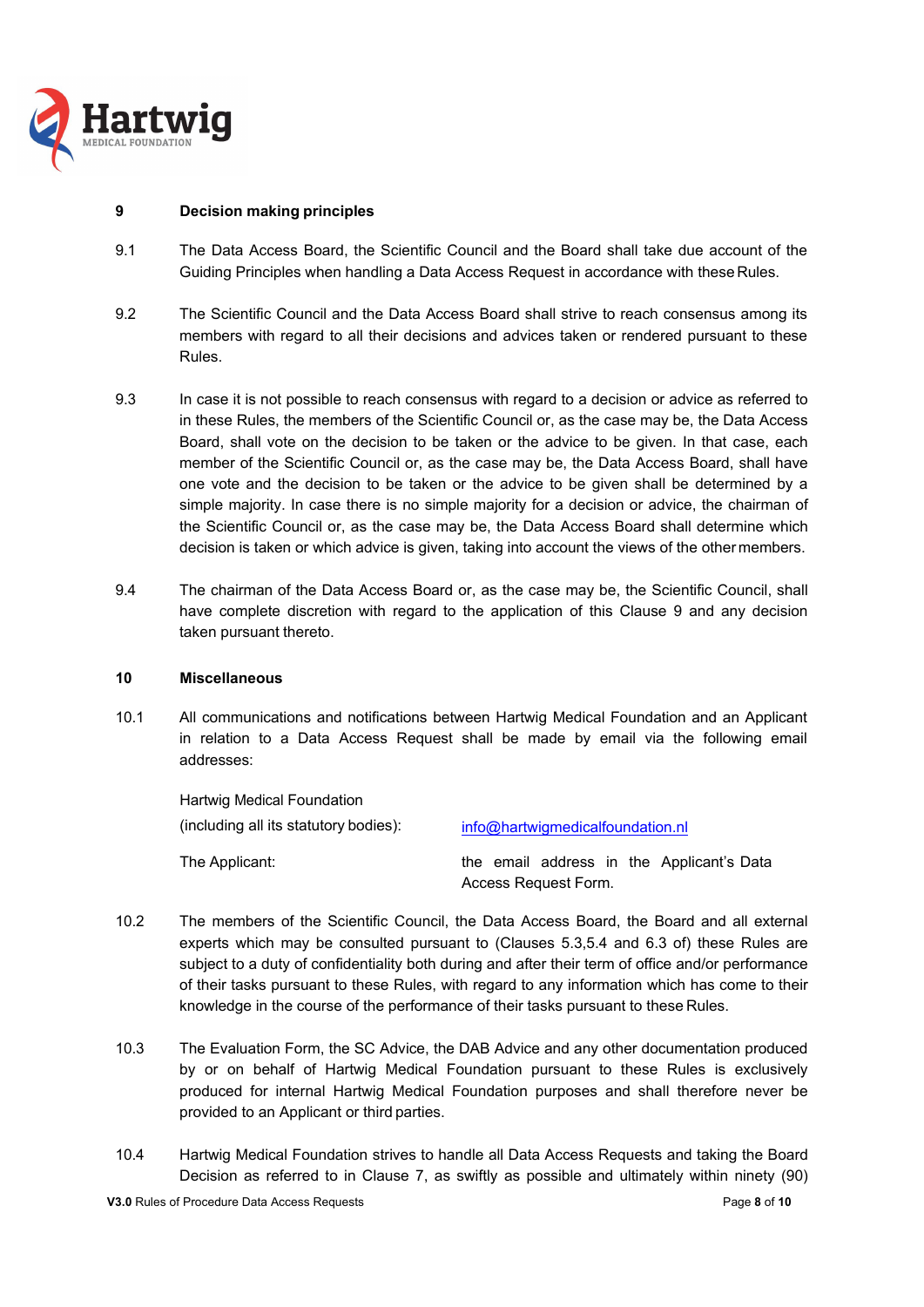

Business Days after the Submission Date. This term/time period is indicative only, in particular, as the handling of Data Access Requests may be suspended for a period of time if the Applicant is requested to provide additional information (by the Board, the Scientific Council or the Data Access Board) or to submit a new and/or amended Data Access Request Form in accordance with Hartwig Medical Foundation's instructions, which is to be determined by Hartwig Medical Foundation in its sole discretion.

- 10.5 Hartwig Medical Foundation is entitled to amend and/or update these Rules at any time at its sole discretion by publishing an updated version on its website. Data Access Requests shall be handled in accordance with the Rules as applicable on the relevant Submission Date.
- 10.6 Any decisions or advices taken or rendered pursuant to these Rules, are not subject to appeal or any kind of (civil) remedy.
- 10.7 Pursuant to the Guiding Principles, Hartwig Medical Foundation is entitled to charge a fee for handling a Data Access Request if the assessment of such Data Access Request involves disproportionate time and efforts for Hartwig Medical Foundation compared to the (potential) benefits of the research project for which Foundation Data are requested. Hartwig Medical Foundation will only charge such fee after the Applicant has agreed to the fee suggested b Hartwig Medical Foundation in writing. In case the Applicant is not willing to pay the fee requested by Hartwig Medical Foundation, the respective Data Access Request will be deemed to have been withdrawn.
- 10.8 Applicants cannot derive any rights from these Rules.
- 10.9 The flow chart below is a schematic overview of the procedure regarding the handling of Data Access Requests as further detailed in these Rules: